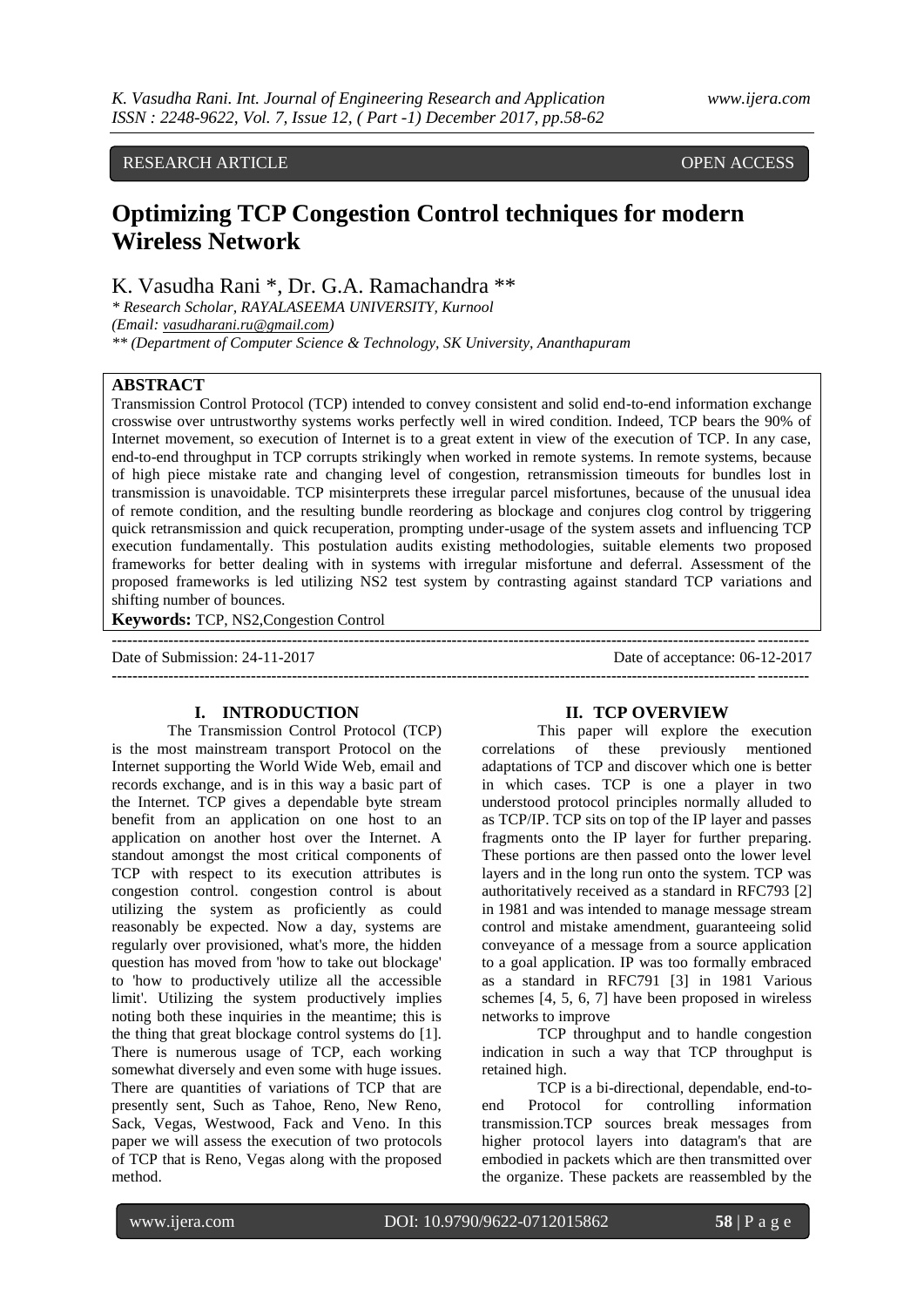TCP beneficiary into the first message and passed onto the larger amount Protocol layers. For each bundle sent on the system by a source an affirmation (ACK) is required to be transmitted over from the goal. This ACK (or lack thereof) is utilized by the source to figure out whether the recognized parcel was effectively gotten at the goal.

## **2.1. TCP Congestion Control**

The basic methodology of TCP is to send packets into the arrange without a reservation and after that to respond to recognizable occasions that happen. TCP expect just FIFO lining in the system's switches, additionally works with reasonable lining. The Internet was experiencing blockage crumple has would send their bundles into the Internet as quick as the publicized window would permit, blockage would happen at some switch (making bundles be dropped), and the hosts would time out and retransmit their bundles, bringing about even more Congestion. Extensively, the possibility of TCP Congestion control is for every source to decide how much limit is accessible in the system, with the goal that it knows what number of bundles it can securely have in travel. Once a given source has this numerous bundles in travel, it utilizes the entry of an ACK as a flag that one of its bundles has left the system and that it is subsequently sheltered to embed another bundle into the system without adding to the level of blockage. By utilizing ACKs to pace the transmission of packets, TCP is said to act naturally timing. Of course, deciding the accessible limit in any case is no simple undertaking. To aggravate matters, on the grounds that other associations travel every which way, the accessible data transmission changes after some time, implying that any given source must have the capacity to alter the quantity of bundles it has in travel. This segment depicts the calculations utilized by TCP to address these and other issues. Take note of that, in spite of the fact that we portray the TCP blockage control instruments each one in turn, along these lines giving the feeling that we are discussing three free systems, it is as it were when they are taken all in all that we have TCP blockage control. Additionally, while we will start here with the variation of TCP Congestion control regularly alluded to as standard TCP, we will see that there are entirely a couple of variations of TCP blockage control being used today, and analysts proceed to investigate new ways to deal with tending to this issue.

## **2.2. TCP VARIANTS**

 They are many variants of TCP protocol (BIC, TCP Compound CUBIC, H-TCP, TCP-HYBLA, New Reno, Scalable TCP, Vegas, Westwood, High-speed TCP, TCP Veno, TCP Low-Priority). Tahoe alludes to the TCP blockage control

calculation which was proposed by Van Jacobson. TCP depends on a rule of "protection of bundles", i.e. on the off chance that the association is running at the accessible transmission capacity limit then a parcel is definitely not infused into the system unless a parcel is taken out too. TCP actualizes this rule by utilizing the affirmations to clock active bundles in light of the fact that an affirmation implies that a parcel was removed the wire by the beneficiary. It moreover keeps up a blockage window CWND to mirror the system limit [8].

## **2.2.1 TCP Reno**

This Reno holds the fundamental guideline of Tahoe, for example, moderate begins and the coarse grain re-transmit clock. In any case it includes some knowledge over it so that lost bundles are recognized prior and the pipeline is not purged each time a parcel is lost. Reno requires that we get quick affirmation at whatever point a fragment is gotten. The rationale behind this is at whatever point we get a copy affirmation, then his copy affirmation could have been gotten if the following fragment in arrangement expected, has been postponed in the system furthermore, the portions came to there out of request or else that the bundle is lost. In the event that we get various copy affirmations then that implies that adequate time have passed and regardless of the possibility that the section had taken a more extended way, it ought to have gotten to the recipient at this point. There is a high likelihood that it was lost. So Reno recommends a calculation called 'Quick Re-Transmit'. At whatever point we get duplicate ACK's we take it as a sign that the section was lost, so we re-transmit the fragment without sitting tight for timeout. In this way we figure out how to re-transmit the portion with the pipe full. Another change that RENO makes is in that after a bundle misfortune, it doesn't decrease the Congestion window to 1. Since this purges the pipe. It goes into a calculation which we call 'Quick Re-Transmit' [9]. The fundamental calculation is exhibited as:

- Each time we get 3 copy ACK's we take that to imply that the portion was lost and we retransmit the portion promptly and enter 'Quick Recovery'.
- $\triangleright$  Set ssthresh to a large portion of the present window measure and furthermore set CWND to a similar esteem.
- $\triangleright$  For every copy ACK get increment CWND by one. On the off chance that the expansion CWND is more prominent than the sum of information in the pipe then transmit another fragment else hold up. On the off chance that there are "w" fragments in the window and one is lost, we will get (w-1) copy ACK's. Since CWND is diminished to W/2, thusly a large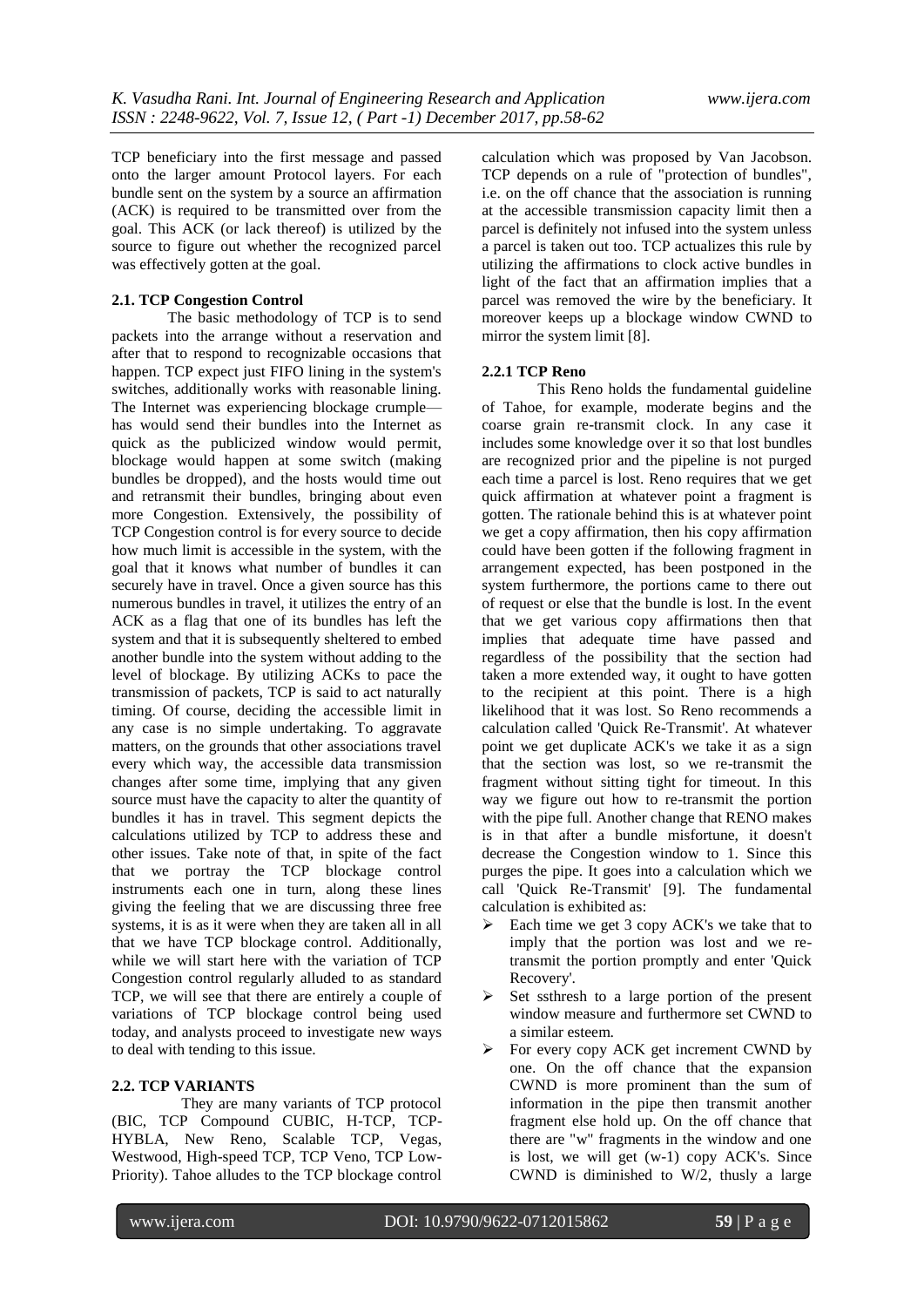portion of a window of information is recognized before we can send another portion. When we retransmit a fragment, we would need to sit tight for no less than one RTT before we would get a new affirmation. At whatever point we get a new ACK we decrease the CWND to SSthresh. In the event that we had already gotten (w-1) copy ACK's then now we ought to have precisely w/2 sections in the pipe which is equivalent to what we set the CWND to beat the finish of quick recuperation. In this manner we don't vacant the pipe, we simply decrease the stream. We proceed with blockage shirking period of Tahoe after that.,

## **2.2.2 TCP Vegas**

Vegas is a TCP execution which is a change of Reno. It expands on the way that proactive measure to experience Congestion is substantially more productive than receptive ones. It attempted to get around the issue of coarse grain timeouts by recommending a calculation which checks for timeouts at an exceptionally proficient plan. Additionally, it conquers the issue of requiring enough copy affirmations to distinguish a parcel misfortune, and it moreover recommends an adjusted moderate begin calculation which counteracts it from blocking the system. It doesn't depend exclusively on bundle misfortune as an indication of Congestion. It identifies blockage some time recently the bundle packet losses happen. Be that as it may regardless it holds the other component of Reno and Tahoe, and a bundle misfortune can at present be distinguished by the coarse grain timeout of alternate systems fall flat. The three noteworthy changes actuated by Vegas are:

#### **2.2.2.1 New Re-Transmission Mechanism:**

Vegas stretch out on the retransmission component of RENO. It monitors when every section was sent and it additionally ascertains a gauge of the RTT by monitoring to what extent it takes for the affirmation to get back.

## **2.2.2.2 Congestion avoidance:**

TCP Vegas is not quite the same as all the other execution in its conduct amid Congestion evasion. It doesn't utilize the loss of portion to flag that there is Congestion. It decides Congestion by a reduction in sending rate when contrasted with the normal rate, as aftereffect of extensive lines developing in the switches. It utilizes a variety of Wang what's more, crow croft's Tri-S plot.

#### **2.2.2.3 Modified Slow-start:**

TCP Vegas varies from the other calculations amid its moderate begin stage. The explanation behind this adjustment is that when an association first begins it has no clue of the accessible transmission capacity and it is conceivable that amid exponential

increment it over shoots the transmission capacity by a major sum and in this way instigates blockage. To this end Vegas increments exponentially just every other RTT, between that it figures the real sending through put to the normal and at the point when the distinction goes over a specific limit it exits moderate begin and enters the blockage shirking stage

## **III. PROPOSED APPROACH**

The main notion of the proposed mechanism is to keep the congestion window as high as possible during congestion control. There are mainly two scenarios when congestion window is reduced. One is during a retransmission timeout (RTO) and the

other is when the TCP sender receives a threshold number (usually set to three) of duplicate ACKs.

## **Scenario 1: Pseudocode for Retransmission of packets**

```
if (retransmission timeout Occurs)
{
ssthresh = (send max -send unacked) / \overline{2};
if (ssthresh \leq 2.0 \star send mss)
{
ssthresh = 2.0 * snd mss;
}
cwnd = ssthresh;
}
```
where *send* max is sequence number of the latest packet sent, *send\_unacked* is the sequence number of first unacknowledged segment and *send\_mss* is the maximum segment size for outgoing segments.

#### **Scenarios 2 : Pseudo code for Handling Duplicate ACK's**

```
if (threshold duplicate acks 
received)
{
ssthresh = (send max -send_unacked) * 3^{-}/ 4;
if (ssthresh \leq 2.0*snd mss)
{
ssthresh = 2.0*snd mss;
}
cwnd = ssthresh;
}
```
where *send*\_*max* is sequence number of the latest packet sent, *send*\_*unacked* is the sequence number of first unacknowledged segment and *send*\_*mss* is the maximum segment size for outgoing segments.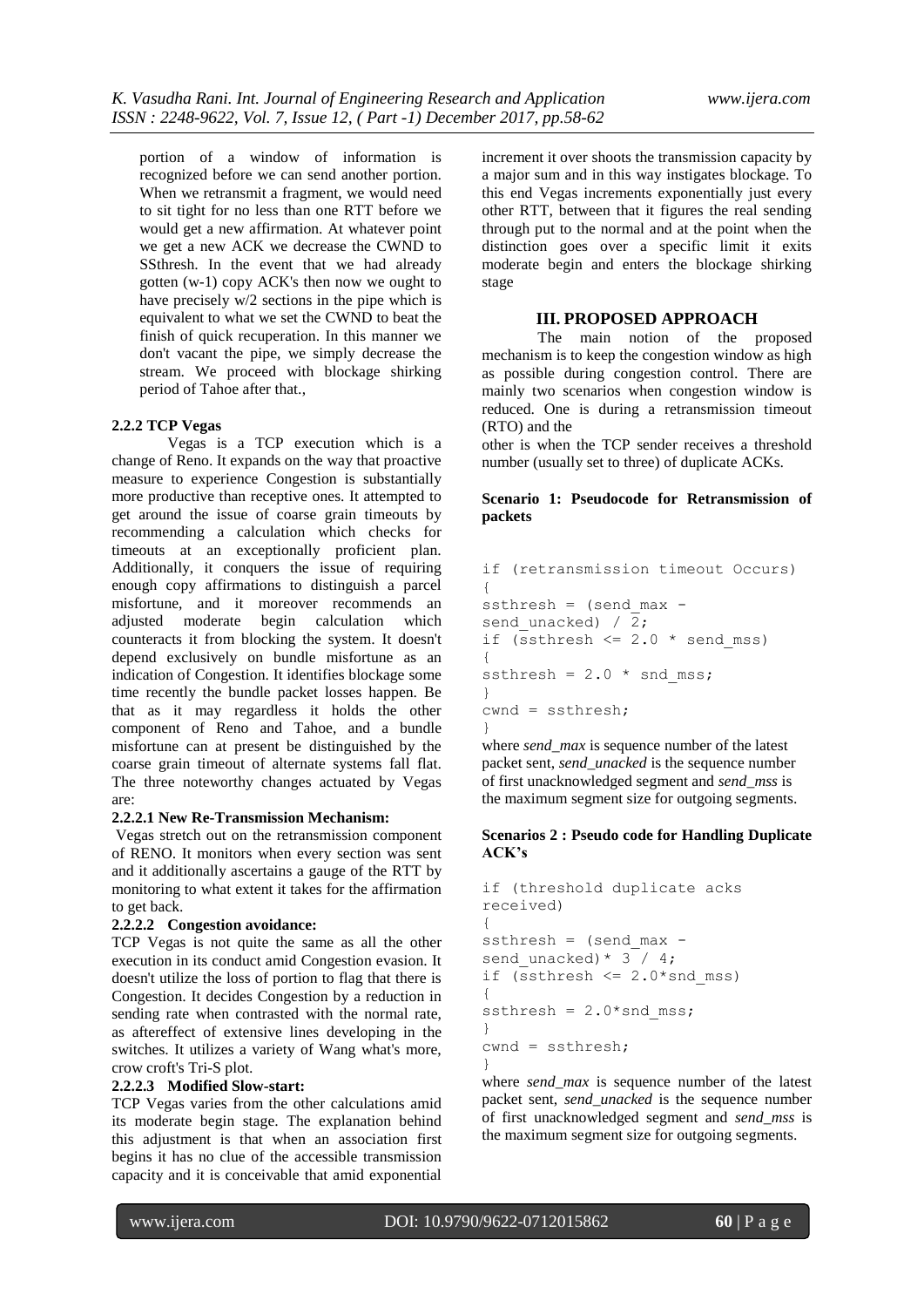The proposed approach experimented into ways, one is single-hop scenario and other is multiphop. In single hop scenario, two nodes are talking to each other over wireless medium directly with congestion introduced at the sender side. FTP traffic is sent from sender to receiver using both the standard TCP Reno and our proposed TCP as transport layer protocol and compared against each other. From the results we observed that the average throughput is increased when the congestion window is kept at values nearer to where it was before congestion occurred. By using the proposed mechanism, congestion window is retained at higher values and thereby higher TCP throughput is

achieved. We used a multi hop chain topology with four wireless nodes with congestion introduced at the sender side. Again, FTP is used as the application protocol with TCP Reno, Vegas and proposed TCP at the transport layer. All the nodes where using same TCP version during simulation. The proposed mechanism aids keeping the congestion window at higher values and thereby higher TCP throughput is achieved. From the results we observed that although the average throughput is increased it is considerably less than single hop scenario.

#### **IV. SIMULATION RESULTS**

Figure 1 and Figure 2 show the TCP throughput and congestion window comparison, respectively, between TCP Reno, TCP Vegas and TCP with proposed changes, in single hop scenario. TCP throughput obtained using our proposed change is considerably healthier and during our simulations we observed that on an average 20 – 25 % throughput increase is achieved. Figure 4 shows that when proposed TCP is used the congestion window is retained very close to the values before congestion started and simulation results show that on an average, congestion window size is around 30 % higher than that achieved while using TCP Reno.



window size



**Fig.2.** Comparision of Single-hop Throughput.

Figures 3 and 4 show the TCP throughput and congestion window comparison, respectively, between TCP Reno, TCP Vegas and TCP with proposed changes, in multi hop scenario. During our simulations, proposed TCP in multi hop scenario achieved on an average 35 – 40 % higher throughput than TCP Reno and congestion window is around 45– 50 % higher than observed with TCP Reno.







**Fig.4.**Comparision of Multi-hop Throughput

## **V. CONCLUSION**

In this research paper, we have proposed sender side TCP alterations to enhance TCP execution performance in remote systems by implementing two scenarios. We have evaluated the TCP performance with proposed scenarios using